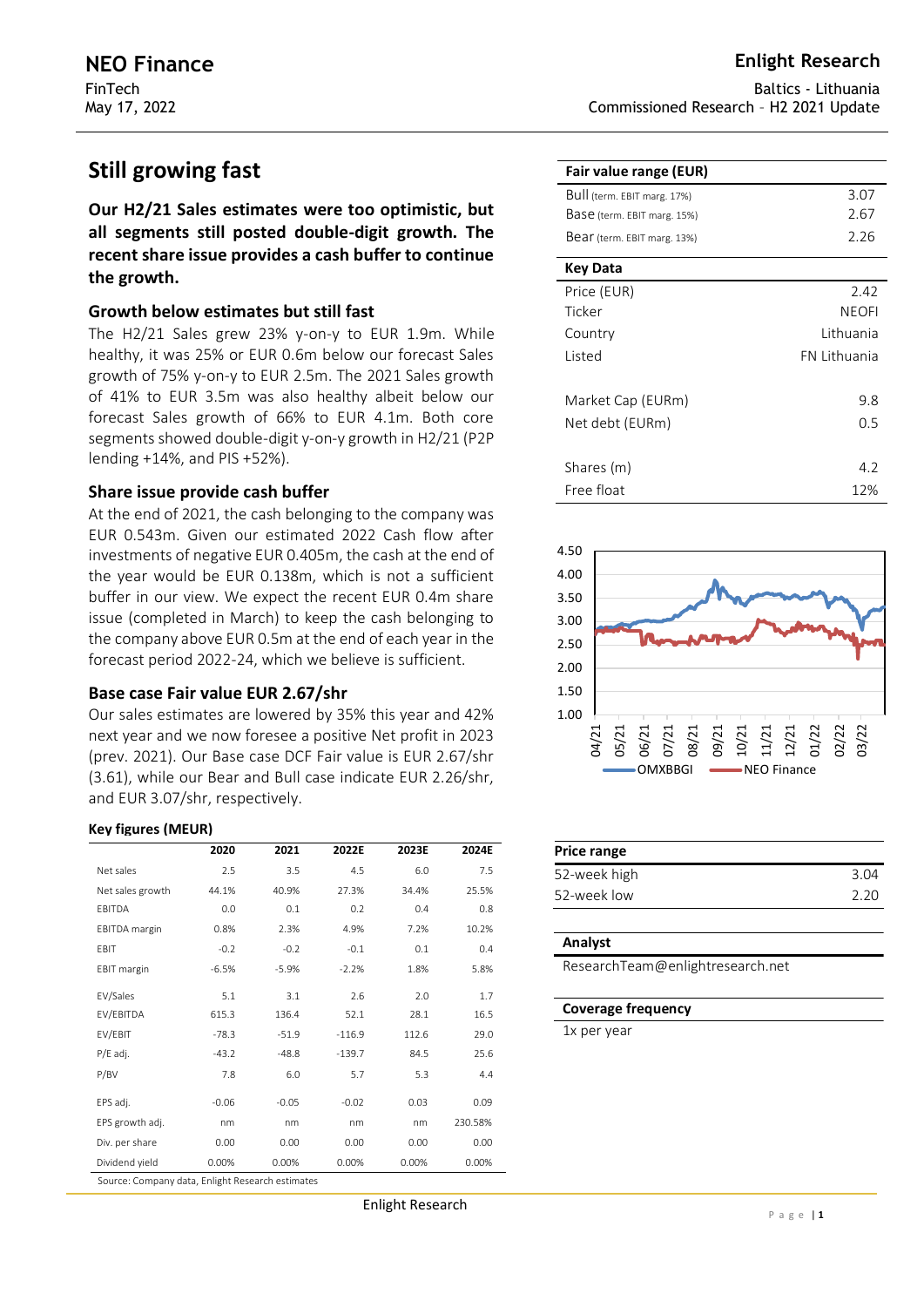## **Key takeaways**

## **Share issue to ensure sufficient cash buffer**

In February this year, the company announced a rights issue of 167,332 shares at EUR 2.51 per share (total issue EUR 420K). In March this year, the company completed the share issue raising EUR 368K by issuing 146,586 shares (88% of shares offered) at EUR 2.51 per share. Of the EUR 368K raised, the founder and current main owner Evaldas Remeikis subscribed (through legal entity ERA Capital UAB) for 122,639 shares or EUR 308K, equal to 84% of the sold shares, while other insiders subscribed for 4% of the shares i.e., insiders subscribed for 88% of the sold shares. Following the issue, the number of shares will increase by 3.6% to 4,202,122 from 4,055,536. We believe the capital raised was mainly to keep a sufficient cash buffer – which we regard to be at least EUR 500K in cash. Worth noting is that around 90-95% of the cash reported on the balance sheet belong to the clients so out of the EUR 11.2m reported cash at the end of 2021, EUR 0.543m or 4.8% belonged to the company. Given our estimated Cash flow after investments this year of negative EUR 0.405m, we believe it was prudent to increase the cash buffer. Including the EUR 0.368m cash injection, we forecast the cash excluding clients' money at the end of the year to exceed EUR 0.5m each year in 2022-24. Value

|                                  |               |                         | value   |
|----------------------------------|---------------|-------------------------|---------|
| Share issue                      | <b>Shares</b> | Offer share price (EUR) | (EUR)   |
| Pre-issue number of shares       | 4,055,536     |                         |         |
| Offered shares                   | 167,332       | 2.51                    | 420,003 |
| Subscribed shares                | 146,586       | 2.51                    | 367,931 |
| Subscription ratio               | 88%           |                         | 88%     |
| Subscribed by insiders           | 128,976       | 2.51                    | 323,730 |
| Subscribed by external investors | 17,610        | 2.51                    | 44,201  |
| Post-issue number of shares      | 4,202,122     |                         |         |
| Increase in number of shares     | 3.6%          |                         |         |
|                                  |               |                         |         |

Source: Company press releases



Cash belonging to the Company at end of year & Net cash flow (EURm)

Source: Company reports (historical), Enlight research (estimates)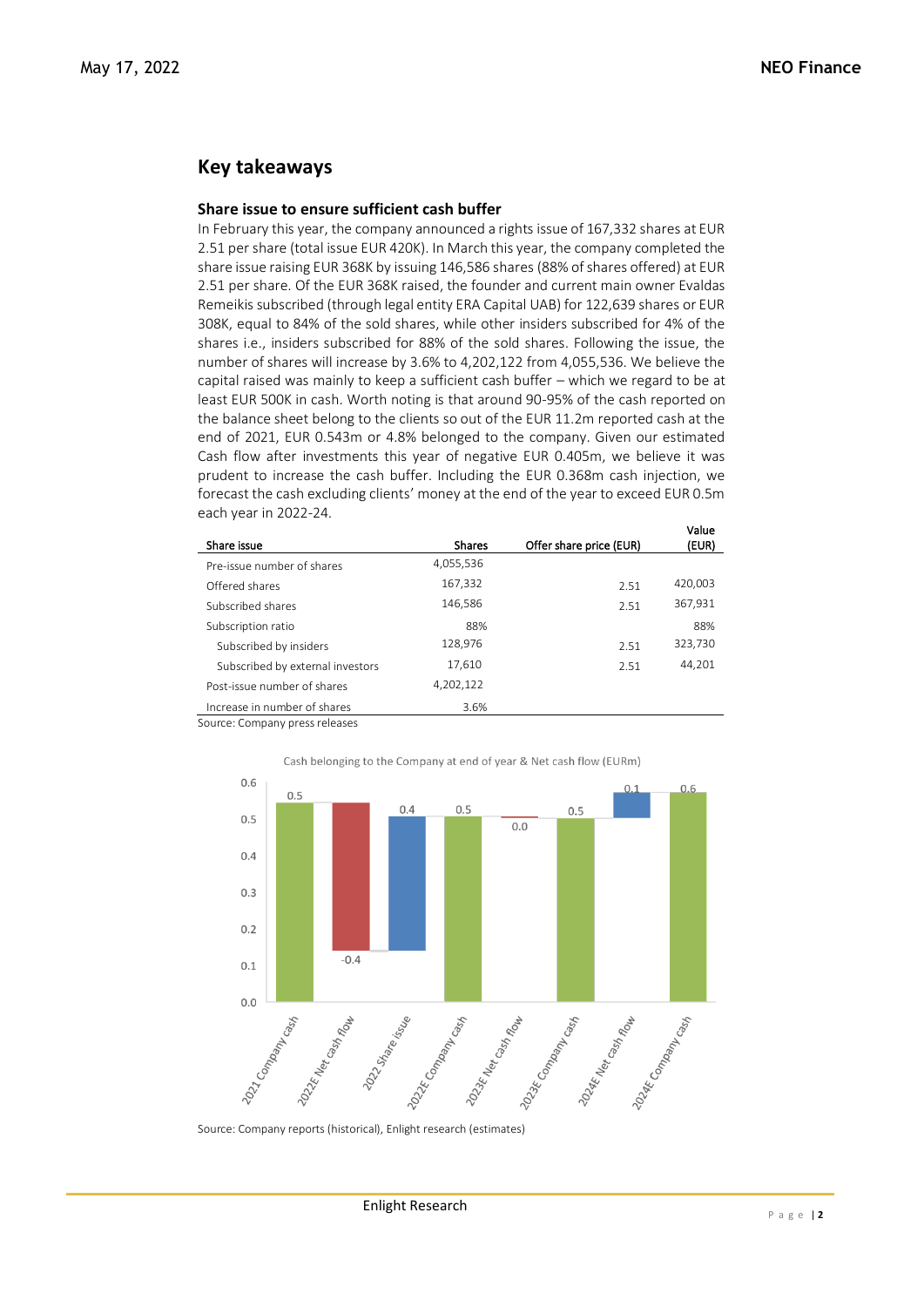#### **Strong P2P lending growth**

The double-digit growth in the number of borrowers and lenders continued in H2/21 and 2021, which drove the loans issued and the intermediary fees. In 2021, the number of registered borrowers increased by 20% y-on-y to 97,598, while the number of active borrowers increased by 14% y-on-y to 10,566. This means the share of active borrowers in percentage of registered borrowers was 10.8%. The number of registered and active lenders in 2021 increased by 15%, and 11%, respectively, for an active lenders ratio of 43.3%. The strong growth in the number of borrowers and lenders was reflected in the amount of loans granted and the intermediary fee. In H2/21, the amount of loans granted increased by 44% y-on-y to EUR 14.6m, and the intermediary fee increased by 42% to 1.4m. For the full-year 2021, the loans granted increased by 44% to 27.4m, and the intermediary fee increased by 30% to EUR 2.5m. Between 2019 and 2021, the P2P intermediary fee income has almost doubled. We forecast continued strong P2P lending growth resulting in an intermediary fee income growth of 18% this year to EUR 2.5m and 25% to EUR 3.1m in 2023. The pick-up in the growth rate in 2023 is due to our assumed successful integration of the P2P platform with the Payment solution platform (see next Key takeaway).



Number of active borrowers & lenders growth 2021 vs. 2020 (%)



P2P Lending intermediary fee income & growth

Source: Company reports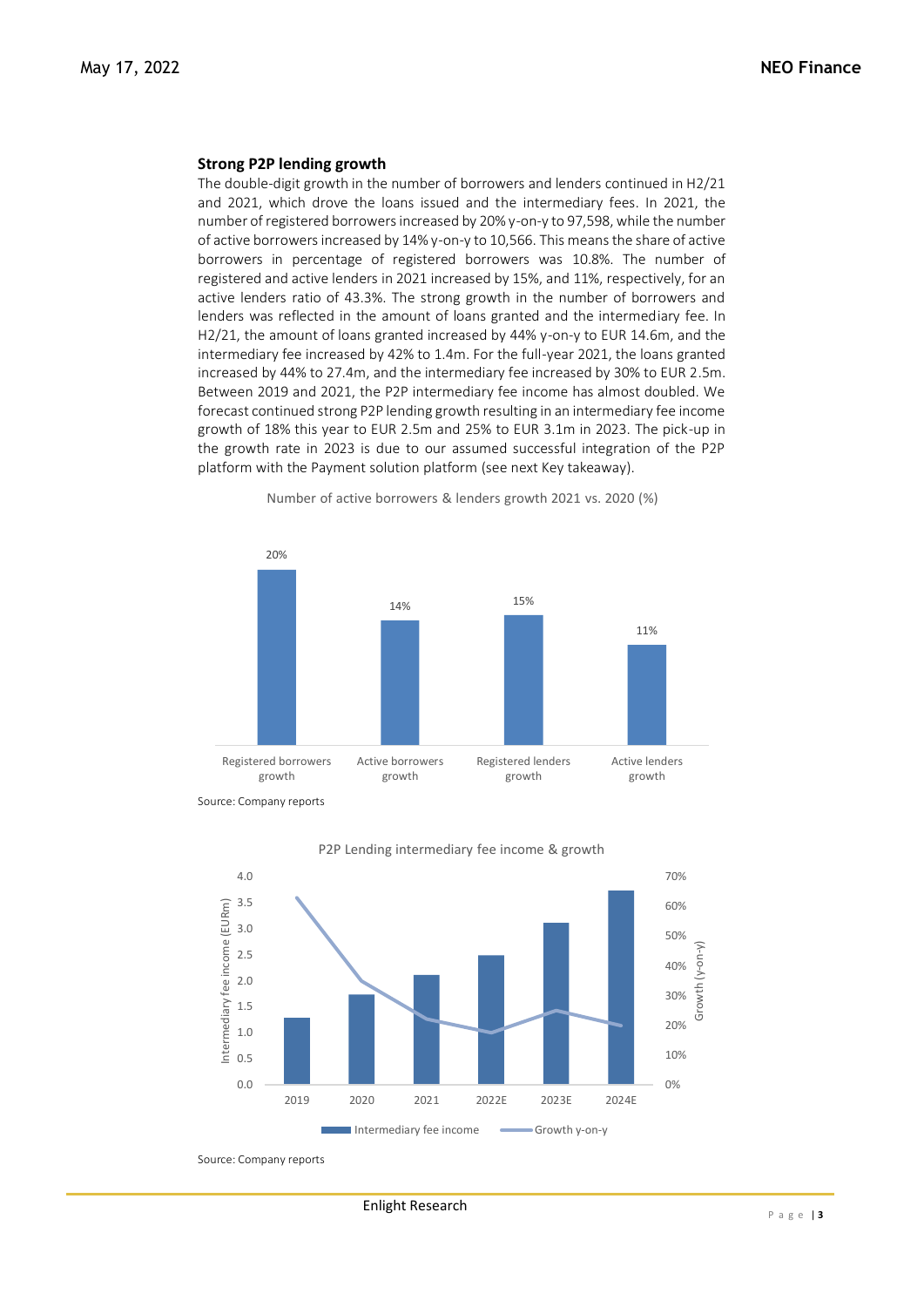## **P2P and PIS integration key to attract borrowers**

The main challenge for NEO Finance and other Lithuanian P2P providers is to attract borrowers. This is especially true for NEO Finance following its successful agreement with the institutional lender (investor), nordIX AG, who provides capital to lend out. Due to EU regulations, it is not possible for NEO Finance and other Lithuanian P2P providers to offer loans to borrowers in another EU country without establishing an office and obtaining the necessary licenses in that country. Given the size of Lithuania's population (2.8m), the number of potential borrowers is limited, while the competition from other P2P providers as well as other lenders (specialized banks e.g., Bigbank, Inbank, and consumer credit providers) is increasing. Consequently, we believe the success of the integrated P2P platform and Payment Initiation Service (PIS) platform is key (offer was launched in November 2021). This would enable NEO Finance's PIS clients such as online retailers the possibility to offer consumer loans which would be sourced through NEO Finance's P2P platform i.e., it is likely to boost the number of active borrowers.



NEO Finance possible future integrated P2P, PIS, with Consumer loan service offer

Source: Enlight Research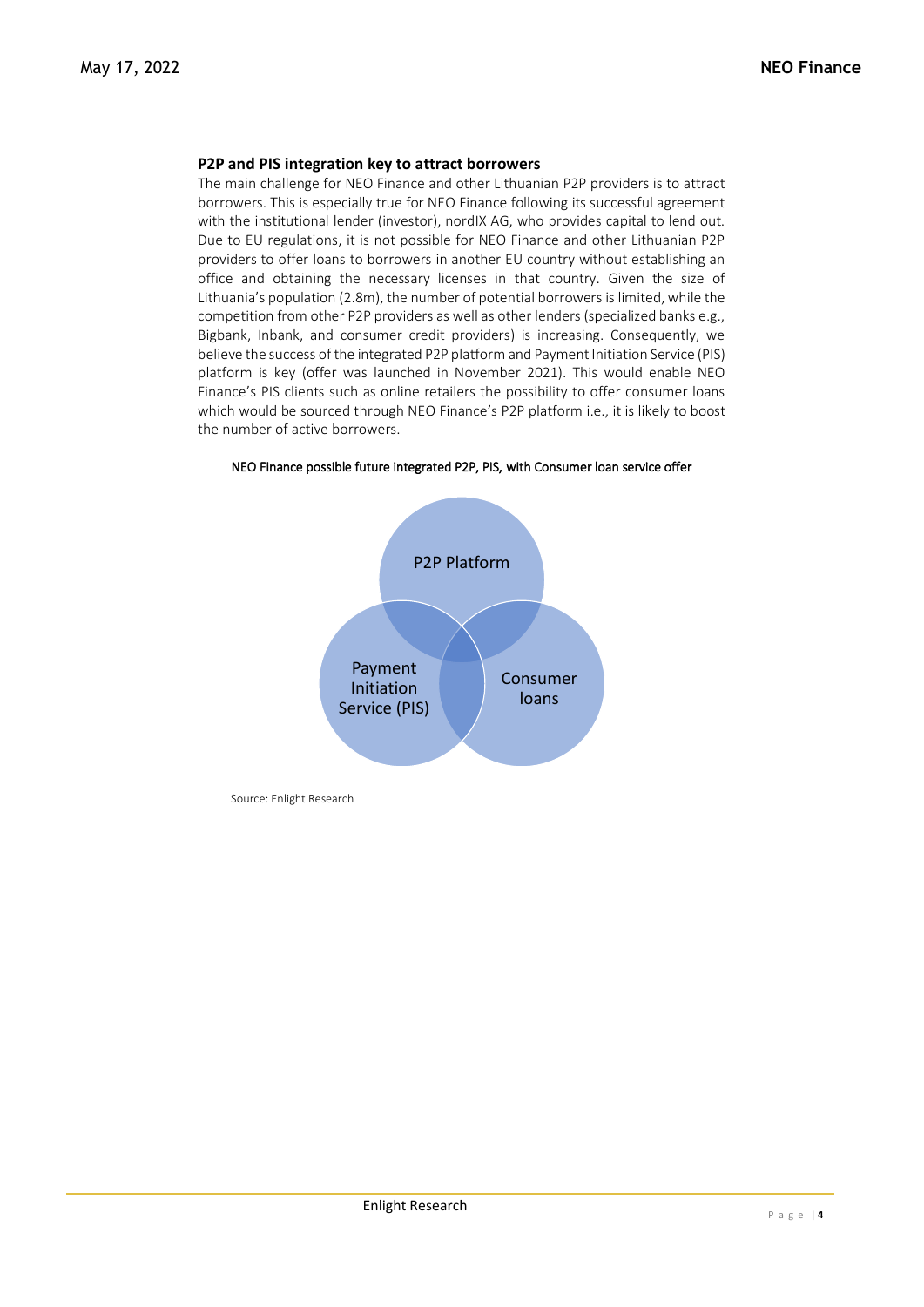## **Valuation**

### **Peer valuation**

We divide our NEO Finance peers into two groups, the P2P lending peers, and the PIS peers. The P2P peers consist of smaller European players and much larger US players. Based on P/Sales 2022E, the P2P peers are largely homogenous with a Peer average of 1.7x (Raize stand out with P/Sales 3.7x). With a 2022 estimated P/Sales multiple of 2.3x, NEO Finance is trading at a premium to P2P peers of 32%, most likely reflecting the opportunity to enter the PIS segment (the premium is reduced to 12% based on 2023 estimated P/Sales).

The PIS peers consist of large US players (although Klarna founders are Swedish it is based in the US) and one European player (Adyen). NEO Finance P/Sales 2022E multiple of 2.3x implies a discount of 87% to Adyen (33.0x) while it is valued in-line with Block Inc., but a straight comparison is hardly relevant given the much larger size of these companies. Worth noting is that private companies' valuation is based on the last available information mentioned on public websites (these will most likely have come down given the latest market turbulence). The higher valuation for PIS peers vs. P2P peers highlights the importance of NEO Finance to succeed with the P2P and PIS integration (from a valuation perspective).

One could argue there is hidden value in the NEO finance P2P peer valuation stemming from a conservative way of reporting sales. While most peers report around half of their outstanding future intermediary fee income in the period the loan was signed, NEO Finance reports sales when the interest payment is made i.e., no future intermediary fees are reported in the income statement. According to our calculation, the sales would be 30-40% higher if the company would report according to industry standards. We have not accounted for these hidden sales in our estimates nor in our peer valuation but recognize there is a potential hidden value if the company were to change reporting principles.

|                         |            | Price  | Mcap(m) | P/Sales | P/Sales | P/Sales | P/Sales | EV/EBITDA | EV/EBITDA | EV/EBITDA | EV/EBITDA |
|-------------------------|------------|--------|---------|---------|---------|---------|---------|-----------|-----------|-----------|-----------|
| Company                 | Ссv        | (last) | (last)  | 2020    | 2021    | 2022E   | 2023E   | 2020      | 2021      | 2022E     | 2023E     |
| Raize                   | <b>EUR</b> | 0.93   |         | 8.4     | 4.2     | 3.7     | 3.3     | na        | na        | na        | na        |
| Funding Circle Hld.     | GBP        | 0.62   | 221     | 2.1     | 1.1     | 1.3     | 1.1     | neg.      | 0.5       | 1.8       | 1.2       |
| LendingClub Corp.       | USD        | 14.18  | 1,416   | 4.5     | 1.7     | 1.2     | 1.0     | neg.      | 9.9       | 5.1       | 4.8       |
| LendingTree             | <b>USD</b> | 68.17  | 909     | 1.0     | 0.8     | 0.8     | 0.7     | 10.5      | 9.7       | 9.0       | 6.6       |
| Average                 |            |        |         | 4.0     | 2.0     | 1.7     | 1.5     | 10.5      | 6.7       | 5.3       | 4.2       |
| Median                  |            |        |         | 3.3     | 1.4     | 1.2     | 1.0     | 10.5      | 9.7       | 5.1       | 4.8       |
| Avg. excluding extremes |            |        |         | 1.9     | 0.9     | 0.8     | 0.7     | na        | na        | 5.3       | 4.2       |

### P<sub>2</sub>P peers

PIS peers

|                           |            | Price    | Mcap (m)  | P/Sales        | P/Sales                | P/Sales | P/Sales | EV/EBITDA | EV/EBITDA | EV/EBITDA | EV/EBITDA |
|---------------------------|------------|----------|-----------|----------------|------------------------|---------|---------|-----------|-----------|-----------|-----------|
| Company                   | Ccy        | (last)   | (last)    | 2020           | 2021                   | 2022E   | 2023E   | 2020      | 2021      | 2022E     | 2023E     |
| Adyen                     | <b>EUR</b> | 1483.80  | 45,734    | 66.9           | 45.6                   | 33.0    | 24.5    | 106.5     | 68.2      | 48.7      | 35.5      |
| Klarna                    | <b>USD</b> | na       | 45,600    | na             | 42.0                   | na      | na      | na        | na        | na        | na        |
| Stripe                    | USD        | na       | 95,000    | na             | 12.8                   | na      | na      | na        | na        | na        | na        |
| Block inc.                | USD        | 84.15    | 38,816    | 4.1            | 2.2                    | 2.1     | 1.8     | 80.5      | 37.6      | 52.5      | 30.5      |
| Average                   |            |          |           | 35.5           | 25.7                   | 17.6    | 13.2    | 93.5      | 52.9      | 50.6      | 33.0      |
| Median                    |            |          |           | 35.5           | 27.4                   | 17.6    | 13.2    | 93.5      | 52.9      | 50.6      | 33.0      |
| Avg. excluding extremes   |            |          |           | 4.1            | 19.0                   | 2.1     | 1.8     | na        | na        | na        | na        |
| NFO Finance               | <b>EUR</b> | 2.42     | 10        | 4.1            | 2.9                    | 2.3     | 1.7     | nm        | nm        | 48.5      | 24.7      |
| $\cdots$<br>$\sim$ $\sim$ |            | $-111.6$ | $\lambda$ | $C1$ $C2$ $C3$ | <b>1. 1.</b><br>$\sim$ | $1 - 1$ |         |           |           |           |           |

Source: MarketSreener, Enlight Research (NEO Finance), CNBC (Klarna), Crunchbase (Stripe)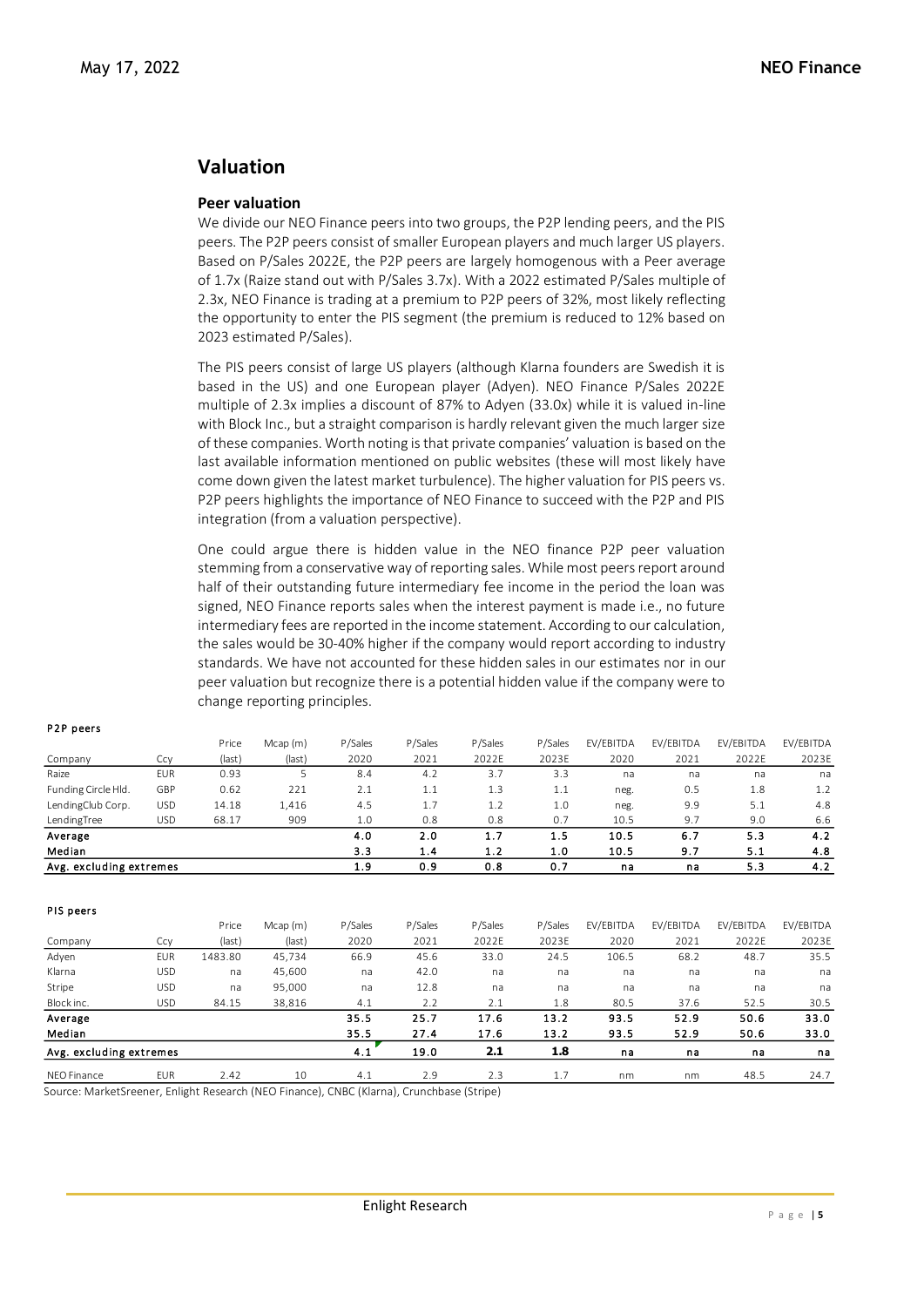## **DCF valuation**

Our Base case DCF Fair value per share is EUR 2.67 (prev. 3.61) indicating an upside of around 10%. Our Bear and Bull case Fair value per share are EUR 2.26 (prev. 2.90), and EUR 3.07 (prev. 4.21), respectively. Our assumed terminal EBIT margin for the Base case is 15.0% while it is 13% for the Bear case, and 17% for the Bull case (all other parameters are the same). The main reason for the lower Fair values is the downward estimate adjustments (see Estimate changes section).

| <b>DCF Valuation Scenarios</b> | Bear  | Base  | Bull  |
|--------------------------------|-------|-------|-------|
| <b>WACC</b>                    | 8.9%  | 8.9%  | 8.9%  |
| Terminal sales growth          | 2.5%  | 2.5%  | 2.5%  |
| Terminal EBIT margin           | 13.0% | 15.0% | 17.0% |
| Fair Value per share           | 2.26  | 2.67  | 3.07  |
| Upside/Downside (last price)   | $-7%$ | 10%   | 27%   |
| Last price                     | 2.42  | 2.42  | 2.42  |

Source: Enlight Research

| <b>DCF Sensitivity</b> |         |      |      |      |      |       |      |                                  |      |      |      |       |      |
|------------------------|---------|------|------|------|------|-------|------|----------------------------------|------|------|------|-------|------|
| parameters             | Current | Step |      |      |      |       |      | <b>Test values &amp; Results</b> |      |      |      |       |      |
| Equity beta            | 1.12    | 0.05 | 0.87 | 0.92 | 0.97 | 1.02  | 1.07 | 1.1                              | 1.17 | 1.22 | 1.27 | 1.32  | 1.37 |
| Fair value (DCF)       | 2.67    |      | 3.08 | 2.99 | 2.91 | 2.82  | 2.74 | 2.67                             | 2.59 | 2.52 | 2.45 | 2.39  | 2.32 |
| Target debt ratio      | 51.5%   | 5.0% | 27%  | 32%  | 37%  | 42%   | 47%  | 52%                              | 57%  | 62%  | 67%  | 72%   | 77%  |
| Fair value (DCF)       | 2.67    |      | 1.75 | 1.90 | 2.06 | 2.24  | 2.44 | 2.67                             | 2.92 | 3.21 | 3.53 | 3.91  | 4.34 |
| <b>Risk-free IR</b>    | 2.5%    | 0.5% | 0.0% | 0.5% | 1.0% | 1.5 % | 2.0% | 2.5%                             | 3.0% | 3.5% | 4.0% | 4.5 % | 5.0% |
| Fair value (DCF)       | 2.67    |      | 3.65 | 3.42 | 3.20 | 3.01  | 2.83 | 2.67                             | 2.51 | 2.37 | 2.24 | 2.12  | 2.01 |

Source: Enlight Research, \*Debt / (Debt + Equity)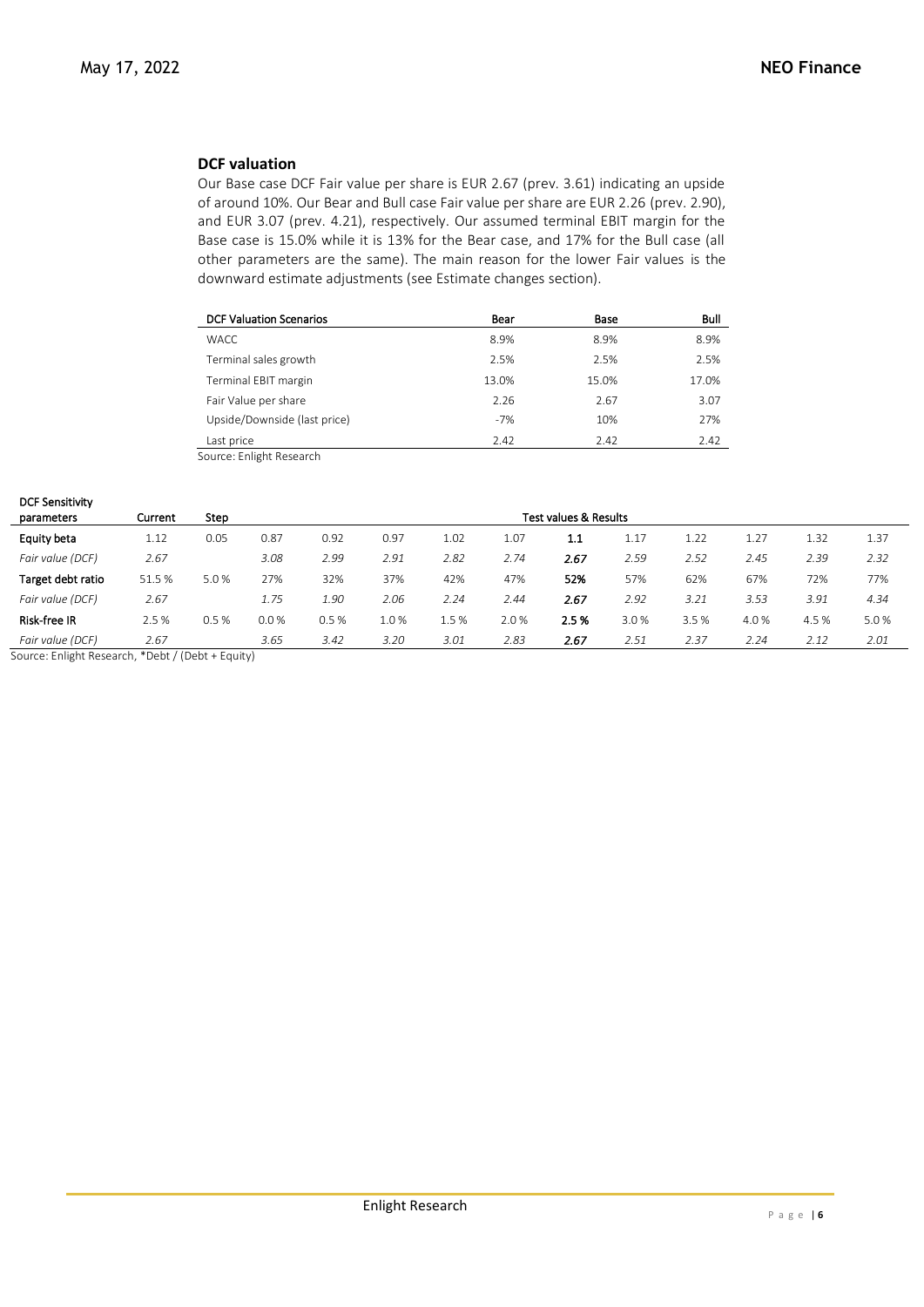## **Forecast vs. Outcome**

The H2/21 Total income was 25%, or EUR 0.6m below our estimate (EUR 1.9m vs. estimate of EUR 2.5m). The main reason for the negative deviation was lower than expected P2P lending income. The EUR 0.6m negative deviation at the Total income line is reduced to EUR 0.4m at the Net profit line as the Cost of sales and the Income tax was lower than estimated while General & Administrative Expenses were higher than estimated.

| Deviation table                     | H <sub>2</sub> /21 | H2/21    |             | Diff.   |
|-------------------------------------|--------------------|----------|-------------|---------|
| Income statement (EURm)             | <b>Estimate</b>    | Outcome  | <b>EURm</b> | %       |
| Sales revenues                      | 2.525              | 1.903    | $-0.622$    | $-25%$  |
| Other operating income              | 0.000              | 0.000    | 0.000       | $-100%$ |
| Total income                        | 2.525              | 1.903    | $-0.622$    | -25%    |
| Cost of Sales                       | $-1.554$           | $-1.070$ | 0.484       | $-31%$  |
| Gross profit                        | 0.971              | 0.833    | $-0.138$    | $-14%$  |
| General & admin expenses            | $-0.755$           | $-1.034$ | $-0.280$    | 37%     |
| Other activities                    | $-0.008$           | $-0.001$ | 0.006       | $-81%$  |
| Operating profit before impairments | 0.208              | $-0.203$ | $-0.411$    | -197%   |
| Interest expenses                   | 0.000              | $-0.024$ | $-0.024$    | nm      |
| <b>EAFI</b>                         | 0.208              | $-0.227$ | $-0.436$    | -209%   |
| Financial impairment costs          | 0.000              | 0.000    | 0.000       | 0%      |
| Pre-tax profit after impairments    | 0.208              | $-0.227$ | $-0.436$    | -209%   |
| Income tax                          | $-0.030$           | 0.000    | 0.030       | -100%   |
| Other                               | 0.000              | 0.036    | 0.036       | nm      |
| Net profit                          | 0.178              | $-0.191$ | $-0.369$    | -207%   |
| Depreciation & amortization         | 0.132              | 0.158    | 0.026       | 19%     |
| <b>EBITDA</b> actual/estimated      | 0.340              | $-0.045$ | $-0.386$    | $-113%$ |
|                                     |                    |          |             |         |

|                     | H <sub>2</sub> /21 | H2/21   |             | Diff. |
|---------------------|--------------------|---------|-------------|-------|
| Growth              | Estimate           | Outcome | <b>EURm</b> | %-pts |
| Sales growth y-on-y | 74.6%              | 44.3%   | nm          | $-30$ |

|                         | H2/21    | H2/21    |             | Diff. |
|-------------------------|----------|----------|-------------|-------|
| <b>Margins</b>          | Estimate | Outcome  | <b>EURm</b> | bps   |
| Gross margin            | 38.5%    | 43.8%    | nm          | 5     |
| <b>EBITDA</b> margin    | 13.5%    | $-2.4%$  | nm          | -16   |
| Operating profit margin | 8.3%     | $-10.6%$ | nm          | $-19$ |
| Pre-tax profit margin   | 8.3%     | $-11.9%$ | nm          | $-20$ |
| Net profit margin       | 7.1%     | $-10.0%$ | nm          | $-17$ |

Source: Enlight Research, Company reports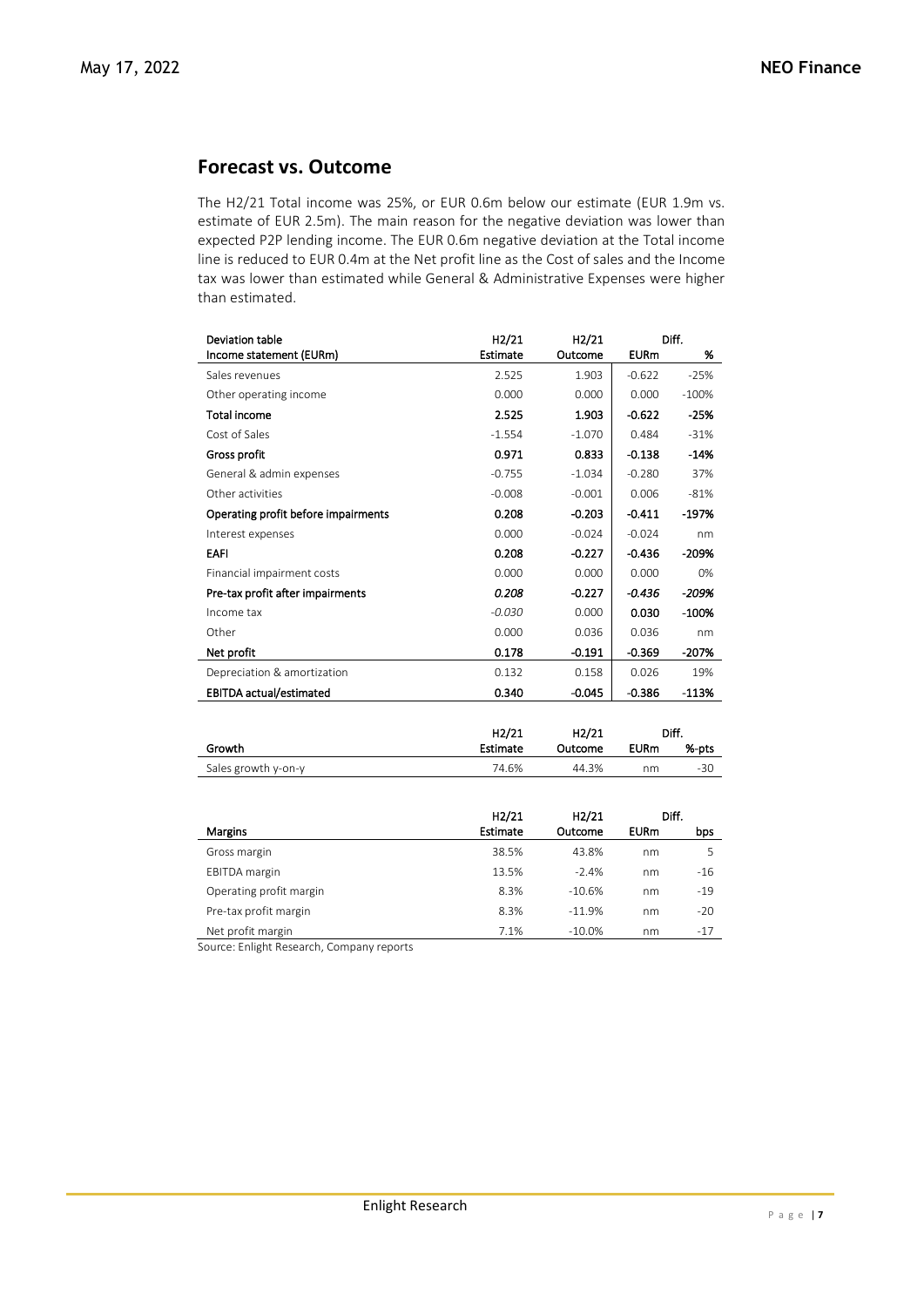## **Estimate changes**

We lower our Sales estimates for 2022 and 2023 by 35% and 42%, respectively, mainly due to a downward adjustment in our P2P lending income. Our 2022-23E profit lines are adjusted downward by 8-12%. The reason for the less extensive adjustment in the profit lines vs. the Total income is that Costs are also adjusted downward, which offsets a large part of the Total income adjustment. As previously, we do not expect any dividends for the years 2021-23E.

| <b>Estimate changes</b> |       |          |          |
|-------------------------|-------|----------|----------|
| Sales (EURm)            | 2021  | 2022E    | 2023E    |
| Old estimate            | na    | 6.8      | 10.2     |
| New estimate            | na    | 4.5      | 6.0      |
| Change                  | na    | $-2$     | $-4$     |
| Change (pct)            | na    | $-34.5%$ | $-41.5%$ |
|                         |       |          |          |
| EBIT (EURm)             | 2021  | 2022E    | 2023E    |
| Old estimate            | na    | 0.521    | 1.093    |
| New estimate            | na    | 0.485    | 1.011    |
| Change                  | na    | $-0.036$ | $-0.082$ |
| Change (pct)            | na    | $-7.0%$  | $-7.5%$  |
|                         |       |          |          |
| Pre-tax Profit (EURm)   | 2021  | 2022E    | 2023E    |
| Old estimate            | na    | 0.515    | 1.084    |
| New estimate            | na    | 0.455    | 1.002    |
| Change                  | na    | $-0.060$ | $-0.082$ |
| Change (pct)            | na    | $-11.6%$ | $-7.5%$  |
|                         |       |          |          |
| Net profit (EURm)       | 2021  | 2022E    | 2023E    |
| Old estimate            | na    | 0.438    | 0.921    |
| New estimate            | na    | 0.387    | 0.852    |
| Change                  | na    | $-0.051$ | $-0.069$ |
| Change (pct)            | na    | $-11.6%$ | $-7.5%$  |
|                         |       |          |          |
| Dividend (EUR)          | 2021E | 2022E    | 2023E    |
| Old estimate            | 0.00  | 0.00     | 0.00     |
| New estimate            | 0.00  | 0.00     | 0.00     |
| Change                  | 0.00  | 0.00     | 0.00     |
| Change (pct)            | nm    | nm       | nm       |

Source: Enlight Research, Company reports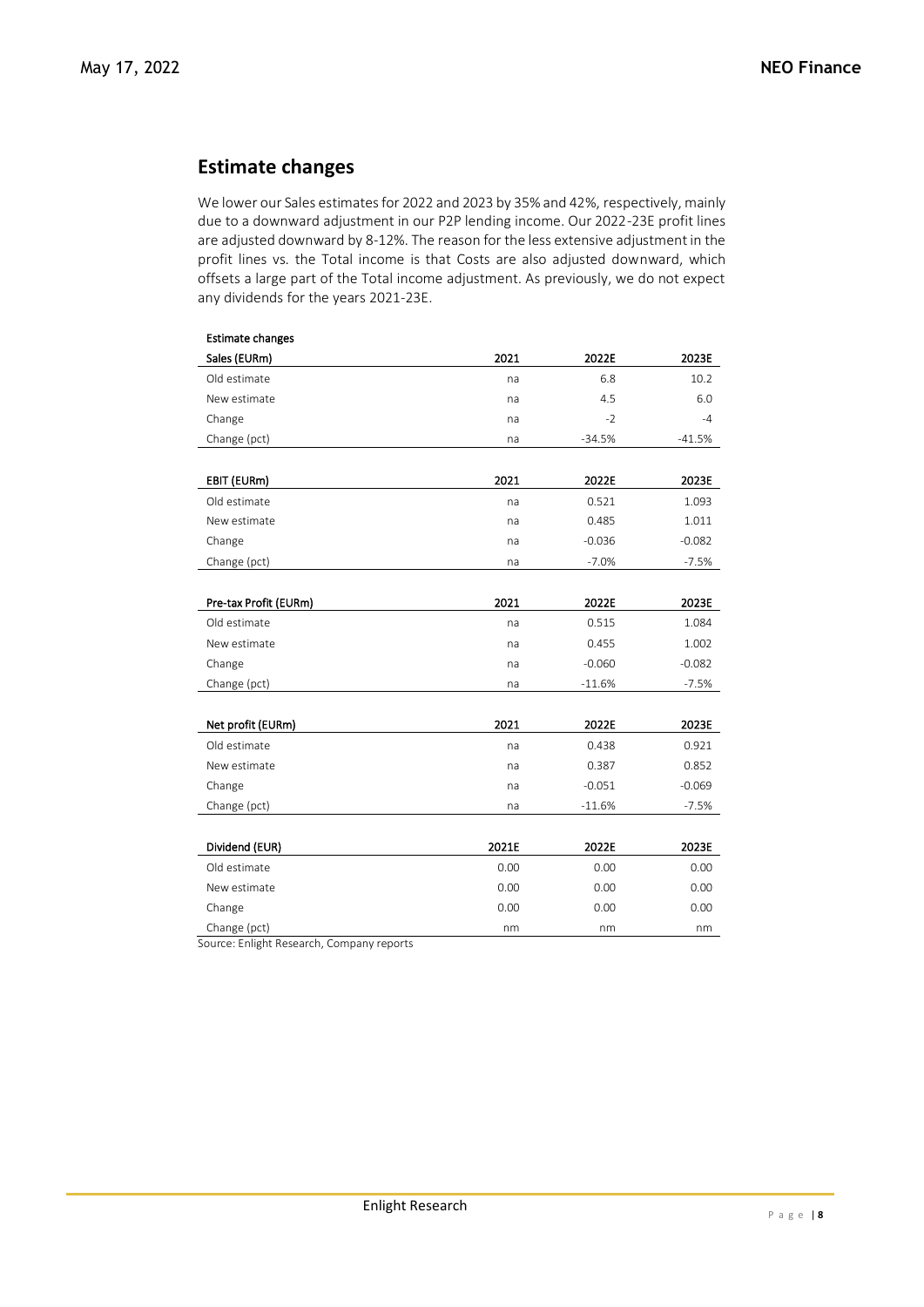## **Forecast**

We forecast continued double-digit Revenue growth in the forecast period 2022-24E. This year, we forecast a small Net profit loss of EUR 0.1m, while next year, we foresee a small profit of EUR 0.1m, which is expected to increase to EUR 0.4m in 2024. The key to our forecast is a successful integration of the P2P and PIS platforms to ensure sufficient growth in the number of borrowers.

| Income statement                 |         |          |         |                     |          |          |         |         |        |        |
|----------------------------------|---------|----------|---------|---------------------|----------|----------|---------|---------|--------|--------|
| (EURm)                           | H1/21   | H2/21    | H1/22E  | H <sub>2</sub> /22E | 2019     | 2020     | 2021    | 2022E   | 2023E  | 2024E  |
| Revenue                          | 1.6     | 1.9      | 2.1     | 2.4                 | 1.7      | 2.5      | 3.5     | 4.5     | 6.0    | 7.5    |
| Cost of Sales                    | $-0.7$  | $-1.1$   | $-1.0$  | $-1.2$              | $-1.5$   | $-1.6$   | $-1.8$  | $-2.2$  | $-2.9$ | $-3.4$ |
| Gross profit                     | 0.9     | 0.8      | 1.0     | 1.2                 | 0.2      | 0.9      | 1.7     | 2.2     | 3.1    | 4.1    |
| General & admin expenses         | $-0.9$  | $-1.0$   | $-1.1$  | $-1.2$              | $-1.0$   | $-1.1$   | $-1.9$  | $-2.3$  | $-3.0$ | $-3.7$ |
| Other activities                 | 0.0     | 0.0      | 0.0     | 0.0                 | 0.0      | 0.0      | 0.0     | 0.0     | 0.0    | 0.0    |
| Operating prof. bef. Impairments | 0.0     | $-0.2$   | 0.0     | $-0.1$              | $-0.8$   | $-0.2$   | $-0.2$  | $-0.1$  | 0.1    | 0.4    |
| Interest expenses                | 0.0     | 0.0      | 0.0     | 0.0                 | 0.0      | 0.0      | 0.0     | 0.0     | 0.0    | 0.0    |
| <b>EAFI</b>                      | 0.0     | $-0.2$   | $-0.1$  | $-0.1$              | $-0.8$   | $-0.2$   | $-0.2$  | $-0.1$  | 0.1    | 0.4    |
| Financial impairment costs       | 0.0     | 0.0      | 0.0     | 0.0                 | $-0.1$   | 0.0      | 0.0     | 0.0     | 0.0    | 0.0    |
| Pre-tax profit after impairments | 0.0     | $-0.2$   | $-0.1$  | $-0.1$              | $-0.9$   | $-0.2$   | $-0.2$  | $-0.1$  | 0.1    | 0.4    |
| Income tax                       | 0.0     | 0.0      | 0.0     | 0.0                 | 0.0      | $-0.1$   | 0.0     | 0.0     | 0.0    | $-0.1$ |
| Other                            | 0.0     | 0.0      | 0.0     | 0.0                 | 0.0      | 0.0      | 0.0     | 0.0     | 0.0    | 0.0    |
| Net profit                       | 0.0     | $-0.2$   | $-0.1$  | 0.0                 | $-0.8$   | $-0.2$   | $-0.2$  | $-0.1$  | 0.1    | 0.4    |
|                                  |         |          |         |                     |          |          |         |         |        |        |
| Growth                           | H1/21   | H2/21    | H1/22E  | H2/22E              | 2019     | 2020     | 2021    | 2022E   | 2023E  | 2024E  |
| Revenue growth y-on-y            | 70.4%   | 22.9%    | 28.8%   | 26.0%               | 69.7%    | 44.1%    | 40.9%   | 27.3%   | 34.4%  | 25.5%  |
|                                  |         |          |         |                     |          |          |         |         |        |        |
| <b>Margins</b>                   | H1/21   | H2/21    | H1/22E  | H <sub>2</sub> /22E | 2019     | 2020     | 2021    | 2022E   | 2023E  | 2024E  |
| Gross margin                     | 55.8%   | 43.8%    | 50.0%   | 50.0%               | 11.1%    | 36.0%    | 49.2%   | 50.0%   | 52.0%  | 55.0%  |
| Operating profit margin          | $-0.3%$ | $-10.6%$ | $-2.3%$ | $-2.1%$             | $-47.3%$ | $-6.5%$  | $-5.9%$ | $-2.2%$ | 1.8%   | 5.8%   |
| EAFI margin                      | $-0.7%$ | $-11.9%$ | $-3.0%$ | $-2.7%$             | $-47.3%$ | $-6.7%$  | $-6.8%$ | $-2.9%$ | 1.7%   | 5.7%   |
| Pre-tax profit margin            | $-0.7%$ | $-11.9%$ | $-3.0%$ | $-2.7%$             | $-51.1%$ | $-7.9%$  | $-6.8%$ | $-2.9%$ | 1.7%   | 5.7%   |
| Net margin                       | $-0.7%$ | $-10.0%$ | $-2.6%$ | $-0.8%$             | $-48.8%$ | $-10.1%$ | $-5.7%$ | $-1.6%$ | 2.0%   | 5.3%   |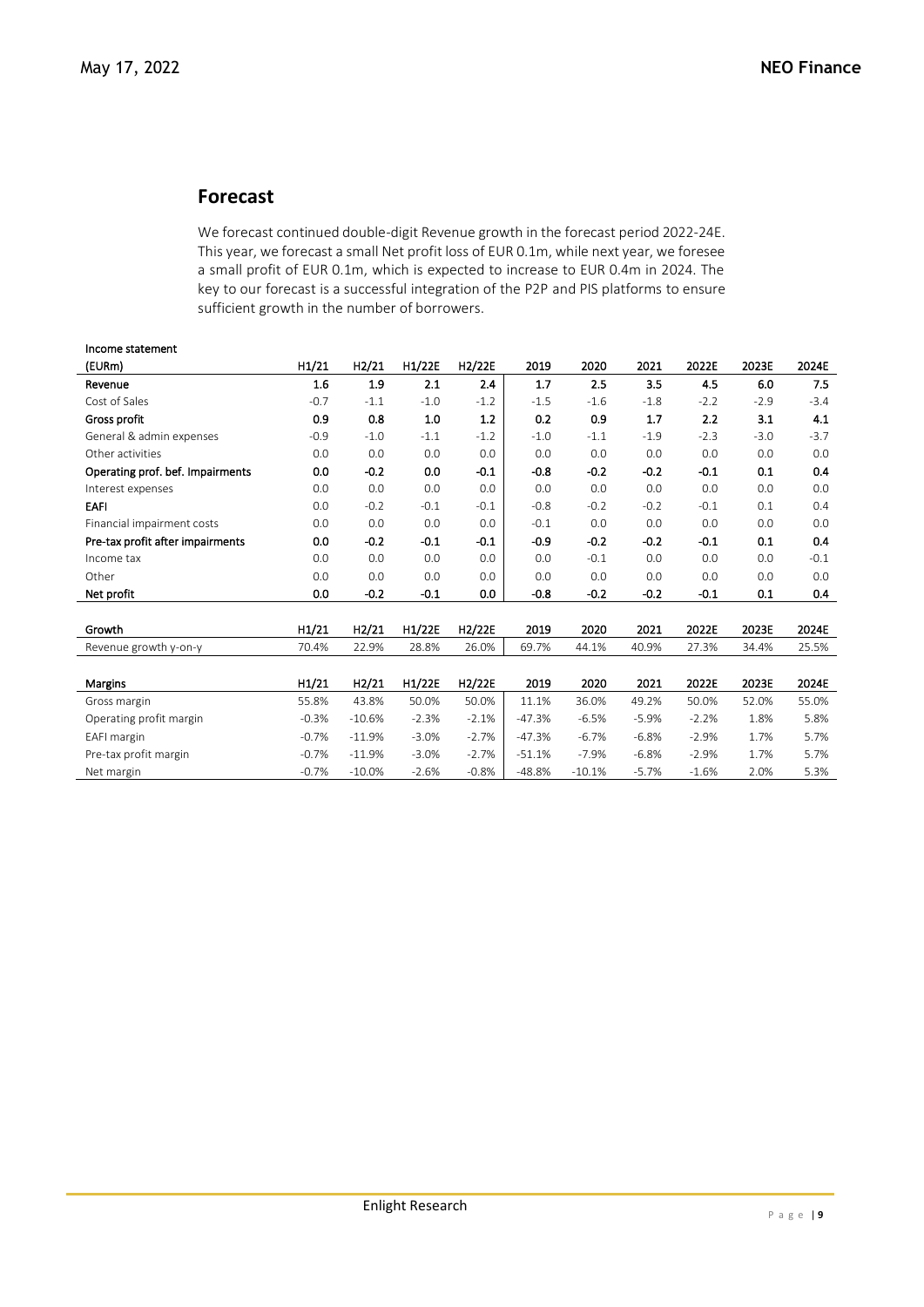## **Risk factors**

Below risks is not a complete list of risks related to NEO Finance, but rather a list of risks that we view as the most important to highlight given the current environment and our investment case. For examples of additional risks, we recommend reading the IPO Information document.

## **Integration of P2P and PIS platform**

Our investment case envisions an integration of the P2P lending platform and the PIS (payment initiation service) platform with consumer loan functionality added. If for some reason, this integration is not possible to implement, then our forecast is most likely too optimistic.

## **Consumer loan offer**

The consumer loan service is not yet launched. The ability to launch this service might be dependent on regulatory approval. If for some reason a consumer loan service cannot be launched, our forecast is most likely too optimistic.

## **Institutional investors**

Our forecast assumes that the company can attract additional institutional lenders (investors). If this is not possible, it is most likely not possible to grow the granted loans according to our forecast.

## **Borrowers**

The competition for borrowers is high. Failure to attract borrowers could result in lower than expected intermediary income, and hence profits.

## **Regulatory risk**

The Company operates in a regulated market under licenses granted by the Central Bank of Lithuania. A major change in the regulations and/or a breach resulting in a loss of a license could affect the prospects of the Company significantly.

## **Russia – Ukraine risk**

The company has no significant exposure to Russia, Ukraine, or Belarus.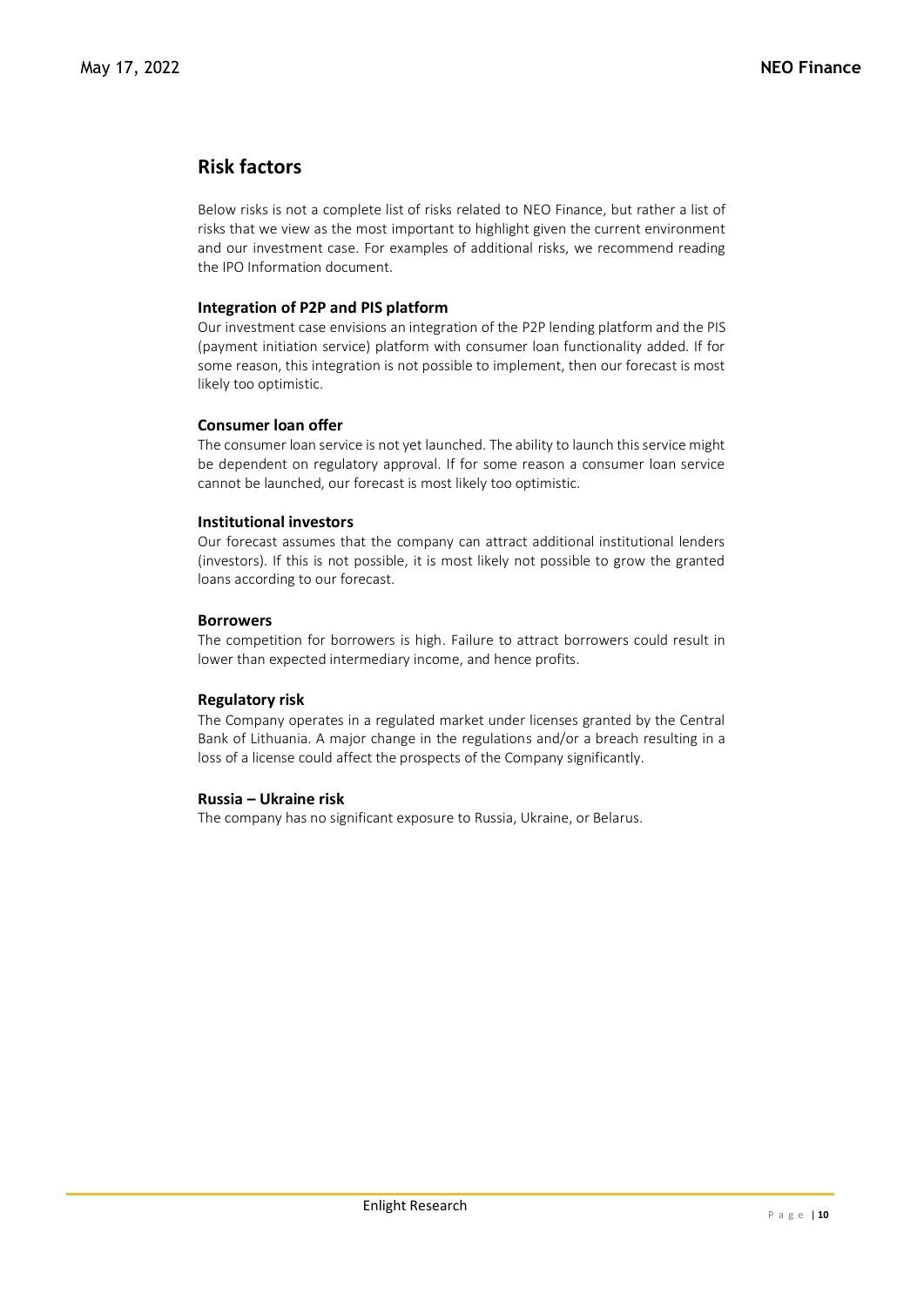| <b>Income Statement</b>                              | 2020               | 2021                  | 2022E                | 2023E                | 2024E                |
|------------------------------------------------------|--------------------|-----------------------|----------------------|----------------------|----------------------|
| Net sales                                            | 2.5                | 3.5                   | 4.5                  | 6.0                  | 7.5                  |
| Total operating costs                                | $-2.5$             | $-3.4$                | $-4.2$               | $-5.6$               | $-6.7$               |
| <b>EBITDA</b>                                        | 0.0                | 0.1                   | 0.2                  | 0.4                  | 0.8                  |
| Depreciation & Amort.                                | $-0.2$             | $-0.3$                | $-0.3$               | $-0.3$               | $-0.3$               |
| One-off EBIT items                                   | 0.0                | 0.0                   | 0.0                  | 0.0                  | 0.0                  |
| <b>EBIT</b>                                          | $-0.2$             | $-0.2$                | $-0.1$               | 0.1                  | 0.4                  |
| Financial net                                        | 0.0                | 0.0                   | 0.0                  | 0.0                  | 0.0                  |
| Pre-tax profit                                       | $-0.2$             | $-0.2$                | $-0.1$               | 0.1                  | 0.4                  |
| Taxes                                                | $-0.1$             | 0.0                   | 0.0                  | 0.0                  | $-0.1$               |
| Minority interest                                    | 0.0                | 0.0                   | 0.0                  | 0.0                  | 0.0                  |
| Other items                                          | 0.0                | 0.0                   | 0.0                  | 0.0                  | 0.0                  |
| Net profit                                           | $-0.3$             | $-0.2$                | $-0.1$               | 0.1                  | 0.4                  |
| <b>Balance Sheet</b>                                 | 2020               | 2021                  | 2022E                | 2023E                | 2024E                |
| Cash and cash equivalent                             | 7                  | 11                    | 11                   | 13                   | 15                   |
| Receivables                                          | $\mathbf{1}$       | $\Omega$              | $\mathbf{1}$         | $\mathbf{1}$         | $\overline{2}$       |
| Inventories                                          | 0                  | 0                     | 0                    | 0                    | 0                    |
| Other current assets                                 | 0                  | 0                     | 0                    | 0                    | 0                    |
| <b>Total current assets</b>                          | 8                  | 12                    | 12                   | 14                   | 17                   |
| Tangible assets                                      | $\Omega$           | 0                     | 0                    | 0                    | 0                    |
| Goodwill & intangible<br>assets                      | $\mathbf{1}$       | $\mathbf{1}$          | $\mathbf{1}$         | $\overline{2}$       | $\overline{2}$       |
| Lease & Investment                                   | $\Omega$           | $\Omega$              | $\Omega$             | $\Omega$             | $\Omega$             |
| properties                                           |                    |                       |                      |                      |                      |
| Long-term Investments                                | $\overline{2}$     | 1                     | $\mathbf{1}$         | 1                    | $\mathbf{1}$         |
| Associated companies                                 | $\Omega$           | $\Omega$              | $\Omega$             | $\Omega$             | $\Omega$             |
| Other long-term assets                               | 0                  | 0                     | 0                    | 0                    | 0                    |
| <b>Total fixed assets</b>                            | 3                  | 2                     | 3                    | 3                    | 4                    |
| <b>Total Assets</b>                                  | 11                 | 14                    | 15                   | 18                   | 20                   |
| Accounts payable                                     | $\Omega$           | $\Omega$              | $\Omega$             | $\Omega$             | $\Omega$             |
| Short-term IB debt                                   | 8                  | 11                    | 12                   | 14                   | 16                   |
| Other current liabilities                            | 0                  | 0                     | 0                    | 0                    | 0                    |
| <b>Total current liabilities</b>                     | 8                  | 11                    | 12                   | 14                   | 16                   |
| Long-term IB debt                                    | 1                  | 1                     | $\mathbf{1}$         | 1                    | 1                    |
| Convertibles & Lease liab.                           | 0                  | 0                     | 0                    | 0                    | 0                    |
| Deferred tax liab.                                   | 0                  | 0                     | 0                    | 0                    | 0                    |
| Provisions                                           | $\Omega$           | $\Omega$              | $\Omega$             | $\Omega$             | $\Omega$             |
| Other long-term liab.                                | 0                  | 0                     | $\Omega$             | $\Omega$             | 0                    |
| Total long-term liab.                                | 1<br>9             | $\mathbf{1}$          | $\mathbf{1}$<br>13   | $\mathbf{1}$<br>16   | 2                    |
| <b>Total Liabilities</b>                             |                    | 12                    |                      |                      | 18                   |
| Minority interest                                    | $\Omega$           | $\Omega$              | $\Omega$             | $\Omega$             | 0                    |
| Shareholders' equity<br>Total liabilities and equity | $\mathbf{1}$<br>11 | $\overline{2}$<br>14  | $\overline{2}$<br>15 | $\overline{2}$<br>18 | $\overline{2}$<br>20 |
|                                                      |                    |                       |                      |                      |                      |
| <b>DCF</b> valuation                                 |                    |                       | Cash flow, mEUR      |                      |                      |
| WACC (%)                                             | 8.92%              |                       | NPV FCF (2022-2024)  |                      | $-2$                 |
| Assumptions 2022-2028 (%)                            |                    |                       | NPV FCF (2025-2031)  |                      | 3                    |
| Sales CAGR                                           | 16.83%             | NPV FCF (2032-)       |                      |                      | 10                   |
| Avg. EBIT margin                                     | 8.17%              |                       | Non-operating assets |                      | 11                   |
| Fair value per share (EUR)                           | 2.67               | Interest-bearing debt |                      |                      | $-12$                |
| Share price (EUR)                                    | 2.42               | Fair value estimate   | 11                   |                      |                      |
|                                                      |                    |                       |                      |                      |                      |

| <b>Free Cash Flow</b>                                           | 2020     | 2021     | 2022E          | 2023E   | 2024E                  |
|-----------------------------------------------------------------|----------|----------|----------------|---------|------------------------|
| Operating profit                                                | $-0.2$   | $-0.2$   | $-0.1$         | 0.1     | 0.4                    |
| Depreciation & Amort.                                           | 0.2      | 0.3      | 0.3            | 0.3     | 0.3                    |
| Working capital chg.                                            | $-0.4$   | 0.3      | $-0.5$         | $-0.3$  | $-0.3$                 |
| Other Operating CF items                                        | 0.4      | 0.0      | 0.0            | 0.0     | $-0.1$                 |
| <b>Operating Cash Flow</b>                                      | 0.0      | 0.4      | $-0.2$         | 0.1     | 0.4                    |
| Net investments                                                 | $-0.4$   | 0.0      | $-0.6$         | $-0.8$  | $-0.9$                 |
| Other items                                                     | 0.0      | 0.0      | 0.0            | 0.0     | 0.0                    |
| Free Cash Flow                                                  | $-0.5$   | 0.4      | $-0.8$         | $-0.7$  | $-0.5$                 |
| Capital structure                                               | 2020     | 2021     | 2022E          | 2023E   | 2024E                  |
| Equity ratio                                                    | 12.9%    | 11.7%    | 11.7%          | 10.6%   | 11.1%                  |
| Debt / Equity ratio                                             | 656.9%   | 742.8%   | 742.0%         | 834.6%  | 791.1%                 |
| Gearing %                                                       | 129.1%   | 58.9%    | 95.9%          | 125.6%  | 125.0%                 |
| Net debt/EBITDA                                                 | 87.6     | 12.2     | 7.6            | 5.4     | 3.7                    |
| Profitability                                                   | 2020     | 2021     | 2022E          | 2023E   | 2024E                  |
| <b>ROE</b>                                                      | $-20.2%$ | $-13.3%$ | $-4.3%$        | 6.7%    | 19.4%                  |
| FCF yield                                                       | $-4.5%$  | 4.1%     | $-8.5%$        | $-6.7%$ | $-4.9%$                |
| <b>EBITDA</b> margin                                            | 0.8%     | 2.3%     | 4.9%           | 7.2%    | 10.2%                  |
| <b>EBIT</b> margin                                              | $-6.5%$  | $-5.9%$  | $-2.2%$        | 1.8%    | 5.8%                   |
| PTP margin                                                      | $-6.7%$  | $-6.8%$  | $-2.9%$        | 1.7%    | 5.7%                   |
| Net margin                                                      | $-10.1%$ | $-5.8%$  | $-1.6%$        | 2.0%    | 5.3%                   |
| <b>Valuation</b>                                                | 2020     | 2021     | 2022E          | 2023E   | 2024E                  |
| P/E                                                             | $-43.2$  | $-48.8$  | $-139.7$       | 84.5    | 25.6                   |
| P/E adjusted                                                    | $-43.2$  | $-48.8$  | $-139.7$       | 84.5    | 25.6                   |
| P/Sales                                                         | 4.3      | 2.8      | 2.3            | 1.7     | 1.4                    |
| EV/Sales                                                        | 5.1      | 3.1      | 2.6            | 2.0     | 1.7                    |
| EV/EBITDA                                                       | 615.3    | 136.4    | 52.1           | 28.1    | 16.5                   |
| EV/EBIT                                                         | $-78.3$  | $-51.9$  | $-116.9$       | 112.6   | 29.0                   |
| P/BV                                                            | 7.8      | 6.0      | 5.7            | 5.3     | 4.4                    |
| P/BV tangible                                                   | 13.1     | 13.0     | 16.1           | 28.4    | 27.3                   |
| Per share ratios                                                | 2020     | 2021     | 2022E          | 2023E   | 2024E                  |
| EPS                                                             | $-0.06$  | $-0.05$  | $-0.02$        | 0.03    | 0.09                   |
| EPS, adjusted                                                   | $-0.06$  | $-0.05$  | $-0.02$        | 0.03    | 0.09                   |
| Operating CF/share                                              | $-0.01$  | 0.10     | $-0.06$        | 0.02    | 0.09                   |
| Free Cash Flow/share                                            | $-0.12$  | 0.10     | $-0.20$        | $-0.16$ | $-0.11$                |
| BV/share                                                        | 0.34     | 0.40     | 0.41           | 0.44    | 0.54                   |
| Tangible BV/share                                               | 0.34     | 0.40     | 0.41           | 0.44    | 0.54                   |
| Div. per share                                                  | 0.00     | 0.00     | 0.00           | 0.00    | 0.00                   |
| Div. payout ratio                                               | 0.0%     | 0.0%     | 0.0%           | 0.0%    | 0.0%                   |
| Dividend yield                                                  | 0.0%     | 0.0%     | 0.0%           | 0.0%    | 0.0%                   |
|                                                                 |          |          |                |         |                        |
| <b>Shareholders</b>                                             |          |          | Capital        |         |                        |
| UAB ERA Capital                                                 |          |          | 7.176          |         | <b>Votes</b><br>73.12% |
| Grigory Gurevich                                                |          |          | 0.967          |         | 9.85%                  |
| <b>UAB Value Capital</b><br>Asian Pacific Green Energy PTE. LTD |          |          | 0.360<br>0.241 |         | 3.67%<br>2.46%         |

| Key people |                         |
|------------|-------------------------|
| CEO        | Paulius Tarbunas        |
| CEO.       |                         |
| IR         | Darius Borisas          |
| Chairman   | <b>Fyaldas Remeikis</b> |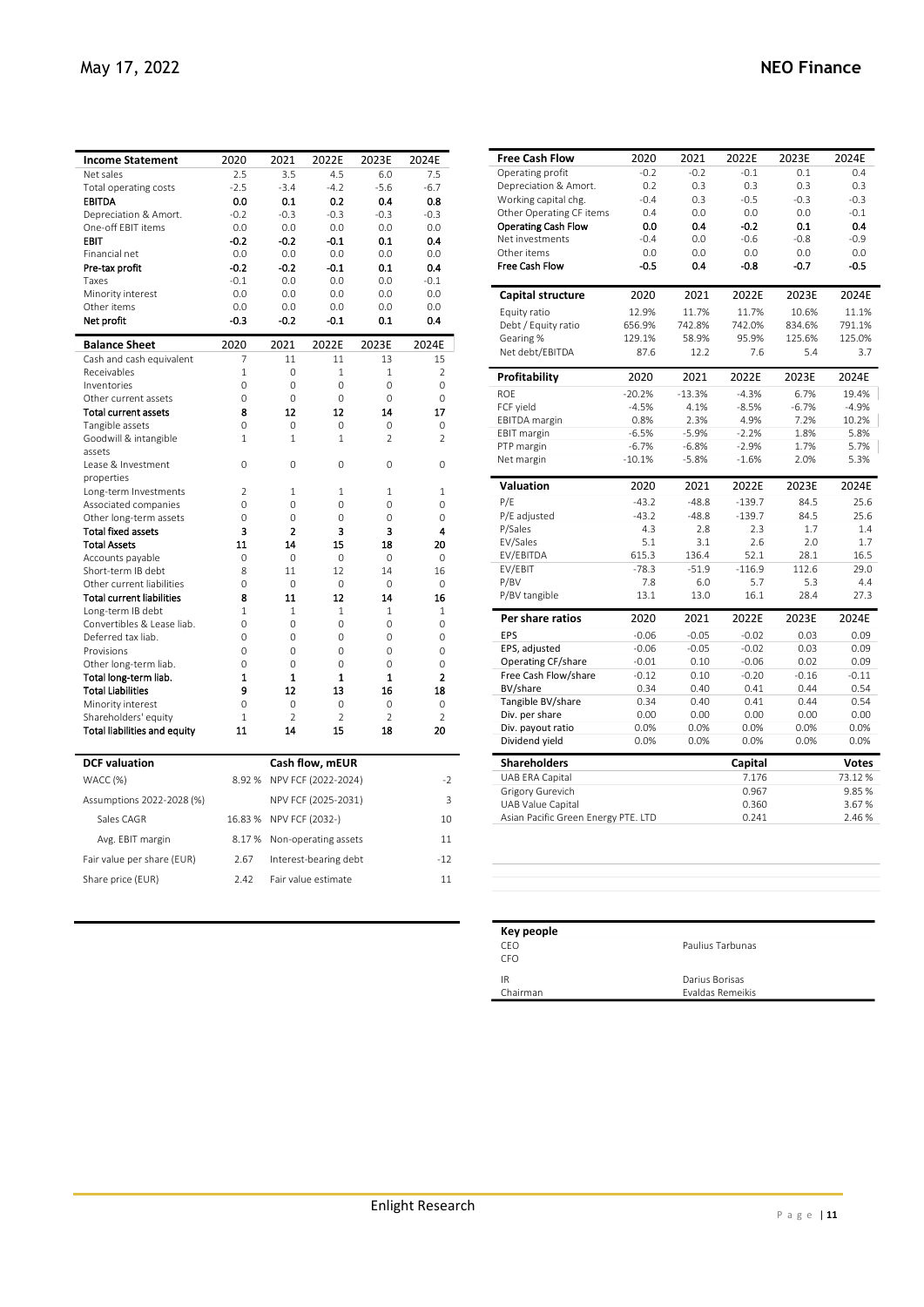| P/E                                                                              | <b>EPS</b>                                                   |  |  |  |  |
|----------------------------------------------------------------------------------|--------------------------------------------------------------|--|--|--|--|
| Price per share                                                                  |                                                              |  |  |  |  |
| Earnings per share                                                               | Profit before extraordinary items and taxes - income taxes + |  |  |  |  |
|                                                                                  | minority interest                                            |  |  |  |  |
|                                                                                  | Number of shares                                             |  |  |  |  |
| <b>P/Sales</b>                                                                   | <b>DPS</b>                                                   |  |  |  |  |
| Market cap                                                                       |                                                              |  |  |  |  |
| Sales                                                                            | Dividend for financial period per share                      |  |  |  |  |
| P/BV                                                                             | <b>CEPS</b>                                                  |  |  |  |  |
| Price per share                                                                  | Gross cash flow from operations                              |  |  |  |  |
| Shareholders' equity + taxed provisions per share                                | Number of shares                                             |  |  |  |  |
|                                                                                  |                                                              |  |  |  |  |
| P/CF<br>Price per share                                                          | <b>EV/Share</b>                                              |  |  |  |  |
| Operating cash flow per share                                                    | Enterprise value                                             |  |  |  |  |
|                                                                                  | Number of shares                                             |  |  |  |  |
| EV (Enterprise value)                                                            | Sales/Share                                                  |  |  |  |  |
|                                                                                  | Sales                                                        |  |  |  |  |
| Market cap + Net debt + Minority interest at market value - share of             | Number of shares                                             |  |  |  |  |
| associated companies at market value                                             |                                                              |  |  |  |  |
| Net debt                                                                         | <b>EBITDA/Share</b>                                          |  |  |  |  |
| Interest-bearing debt - financial assets                                         |                                                              |  |  |  |  |
|                                                                                  | Earnings before interest, tax, depreciation and amortization |  |  |  |  |
|                                                                                  | Number of shares                                             |  |  |  |  |
| <b>EV/Sales</b>                                                                  | <b>EBIT/Share</b>                                            |  |  |  |  |
| Enterprise value                                                                 | Operating profit                                             |  |  |  |  |
| Sales                                                                            | Number of shares                                             |  |  |  |  |
|                                                                                  |                                                              |  |  |  |  |
| <b>EV/EBITDA</b>                                                                 | <b>EAFI/Share</b>                                            |  |  |  |  |
| Enterprise value                                                                 | Pre-tax profit                                               |  |  |  |  |
| Earnings before interest, tax, depreciation and amortization                     | Number of shares                                             |  |  |  |  |
|                                                                                  |                                                              |  |  |  |  |
| <b>EV/EBIT</b><br>Enterprise value                                               | <b>Capital employed/Share</b>                                |  |  |  |  |
| Operating profit                                                                 | Total assets - non-interest-bearing debt                     |  |  |  |  |
|                                                                                  | Number of shares                                             |  |  |  |  |
|                                                                                  |                                                              |  |  |  |  |
| Div yield, %<br>Dividend per share                                               | <b>Total assets</b>                                          |  |  |  |  |
| Price per share                                                                  | Balance sheet total                                          |  |  |  |  |
|                                                                                  |                                                              |  |  |  |  |
| Payout ratio, %                                                                  | Interest coverage (x)                                        |  |  |  |  |
| <b>Total dividends</b>                                                           | Operating profit                                             |  |  |  |  |
| Earnings before extraordinary items and taxes - income taxes + minority interest | <b>Financial items</b>                                       |  |  |  |  |
|                                                                                  |                                                              |  |  |  |  |
| Net cash/Share                                                                   | Asset turnover (x)                                           |  |  |  |  |
|                                                                                  |                                                              |  |  |  |  |
| Financial assets - interest-bearing debt                                         | Turnover<br>Balance sheet total (average)                    |  |  |  |  |
| Number of shares                                                                 |                                                              |  |  |  |  |
| <b>ROA, %</b>                                                                    | Debt/Equity, %                                               |  |  |  |  |
|                                                                                  |                                                              |  |  |  |  |
| Operating profit + financial income + extraordinary items                        | Interest-bearing debt                                        |  |  |  |  |
| Balance sheet total - interest-free short-term debt - long-term advances         | Shareholders' equity + minority interest + taxed provisions  |  |  |  |  |
| received and accounts payable (average)                                          |                                                              |  |  |  |  |
| ROCE, %                                                                          | Equity ratio, %                                              |  |  |  |  |
|                                                                                  |                                                              |  |  |  |  |
| Profit before extraordinary items + interest expenses + other financial costs    | Shareholders' equity + minority interest + taxed provisions  |  |  |  |  |
| Balance sheet total - non-interest-bearing debt (average)                        | Total assets - interest-free loans                           |  |  |  |  |
| ROE, %                                                                           | CAGR, %                                                      |  |  |  |  |
|                                                                                  |                                                              |  |  |  |  |
| Profit before extraordinary items - income taxes                                 | Cumulative annual growth rate = Average growth rate per year |  |  |  |  |
| Shareholders' equity + minority interest + taxed provisions (average)            |                                                              |  |  |  |  |
|                                                                                  |                                                              |  |  |  |  |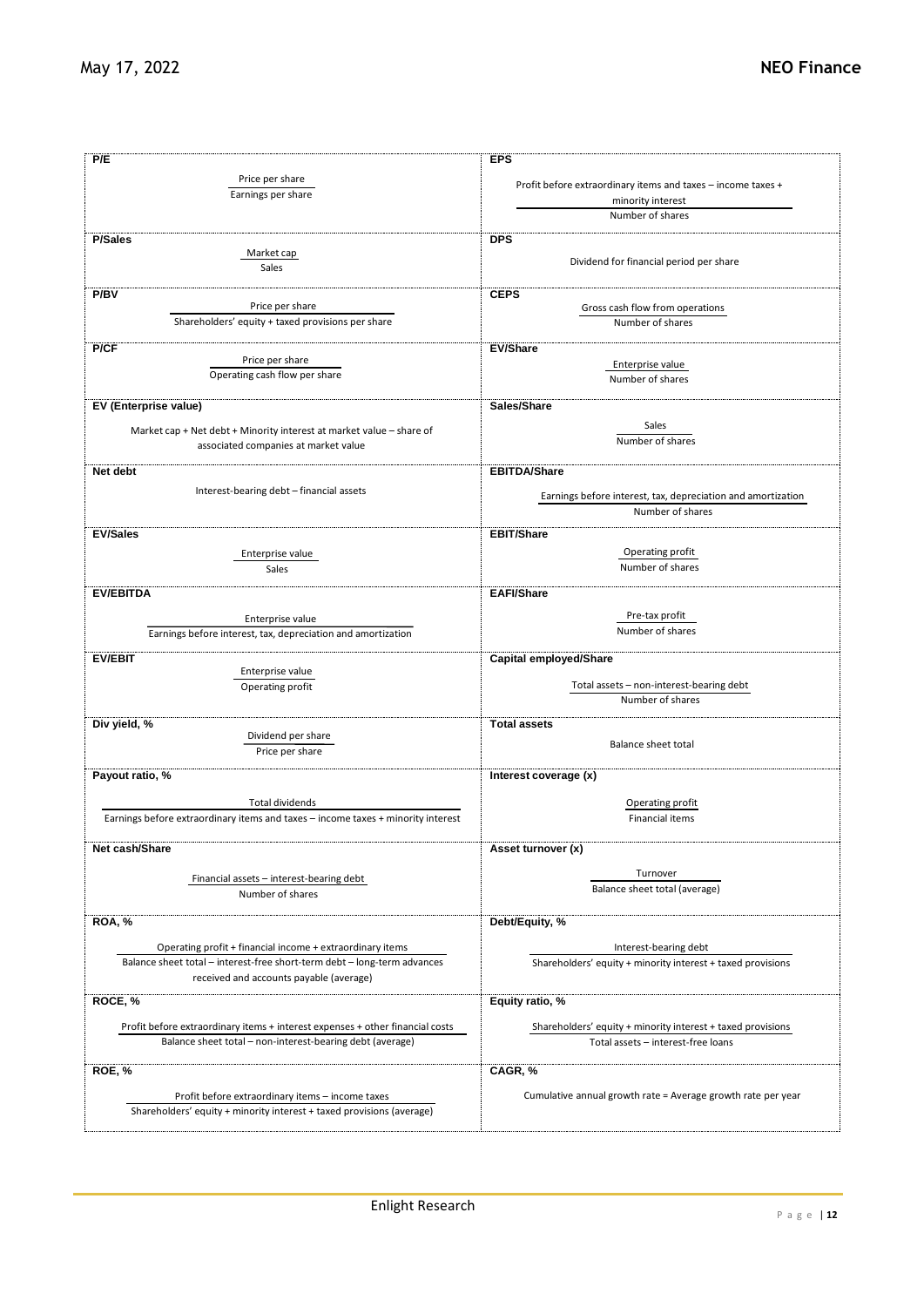### Disclaimer

Enlight Research OÜ's main valuation methods are discounted cash flow valuation and peer valuation with common multiples such as Price to Earnings, Enterprise Value to EBITDA, dividend yield etc. Aforementioned methods are used to estimate a company's fair value according to the following three scenarios: Bull (positive), Base (main scenario), and Bear (negative).

This report is commissioned by the company covered in this report which means Enlight Research OÜ receives compensation to write research on the company. The compensation is pre-determined and does not depend on the content in the report. This report is not to be considered investment research under MiFID regulations. Enlight Research OÜ does not issue investment recommendations or advice.

This report is for informational purposes only i.e. it should not be considered as an offer to sell or buy. Investors are encouraged to make their own research and not rely solely on this report when making their investment decisions. The decision to invest or not to invest is fully the responsibility of the investor i.e. Enlight Research OÜ takes no responsibility nor gives any guarantees with regards to investment decisions made by investors. Investing in equities entails risk e.g. the price of an equity decreases. Past performance is not a guarantee for future performance.

This report is based on information and sources that Enlight Research OÜ deemed to be reliable. However, Enlight Research OÜ cannot guarantee the accuracy or completeness of the information. All forward-looking statements and financial forecasts entail uncertainty and are subject to change without notice. Enlight Research OÜ accept no liability for any loss or damage resulting from the use of this report.

The analyst(s) writing this report own shares in the company in this report: Yes

The analyst(s) responsible for this report are not allowed to trade in any financial instruments of the company in this report until after the analyst report has been published, or if other conflict of interest exist e.g., advisory related.

Investors should assume that Enlight Research OÜ is seeking, or is performing, or have performed advisory services or other revenue generating services for the company in this report. An analyst's compensation is never directly related to advisory projects. An analyst working on advisory projects will be taken over the "Chinese wall" as soon as relevant regulations and/or guidelines require this.

The document may not be copied, reproduced, distributed, or published to physical or legal entities that are citizens of or domiciled in any country where relevant laws and/or regulations prohibit this.

This report may not be copied, reproduced, distributed, or published other than for personal reasons without written permission by Enlight Research OÜ. To apply for permission, send an email to below address:

ResearchTeam@enlightresearch.net

© Copyright 2019 Enlight Research OÜ